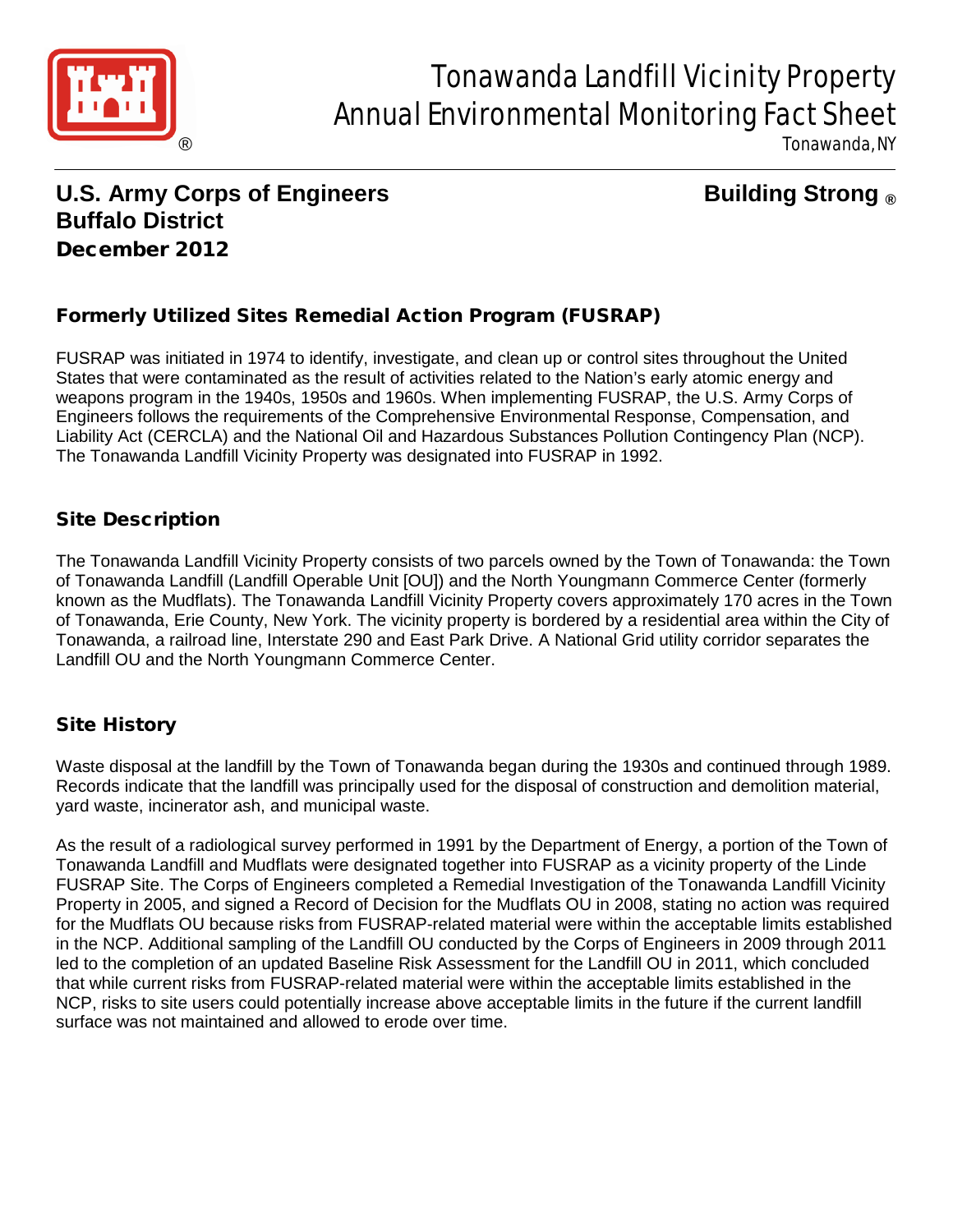#### Scope

The Corps of Engineers has previously conducted investigative groundwater sampling of up to 17 permanent monitoring wells and 14 temporary well points, along with 16 surface water and sediment sample locations. This previous sampling indicated that FUSRAP-related constituents buried in a small area of the Landfill OU are migrating to water-based pathways, including groundwater and surface water on the landfill.

The overarching objective of the environmental monitoring to be conducted at the Tonawanda Landfill OU is to ensure the protection of human health and the environment from FUSRAP-related constituents of concern in the Landfill OU; uranium, radium and thorium. While the 2011 Updated Baseline Risk Assessment for the Landfill OU concluded that FUSRAP-related constituents in the groundwater and surface water did not pose an unacceptable human health or ecological risk, this environmental monitoring is intended to monitor those constituents in site water pathways to ensure an unacceptable risk doesn't develop.

Groundwater flow will be monitored annually by collecting static water level measurements from all accessible groundwater wells prior to initiating sampling. Contaminant migration monitoring samples will be collected at a total of 7 groundwater locations and 11 surface water and collocated sediment locations to help identify potential groundwater and surface water contaminant migration associated with various source areas located on the site. Trend monitoring samples will be collected at a total of 11 groundwater locations and 3 surface water and collocated sediment locations, where previous sampling has indicated the presence of elevated levels of FUSRAP-related constituents. All groundwater and surface water samples will be analyzed for uranium, radium, thorium, and general water quality parameters. Sediment samples will be analyzed for uranium, radium and thorium.

Table 1 presents a summary of the proposed monitoring for the Tonawanda Landfill OU and describes sample collection frequency and the monitoring rationale for each monitoring well or sample point included in the program. Figure 1 shows the location of the groundwater and surface water/sediment sampling points. Groundwater monitoring locations that start with "TWP" are temporary well points installed and sampled as part of the Corps of Engineers Phase 2 Remedial Investigation sampling conducted in 2010. Groundwater locations that start with "BM" or "L" are permanent monitoring wells installed by the Town of Tonawanda as part of their landfill maintenance and closure activities. Surface water and sediment locations will be collected from the drainage ditch that runs parallel to the northwestern boundary of the landfill and eventually discharges to Two Mile Creek.

#### More Information

For more information about the Tonawanda Landfill annual environmental monitoring, please visit the Buffalo District Web page listed below.